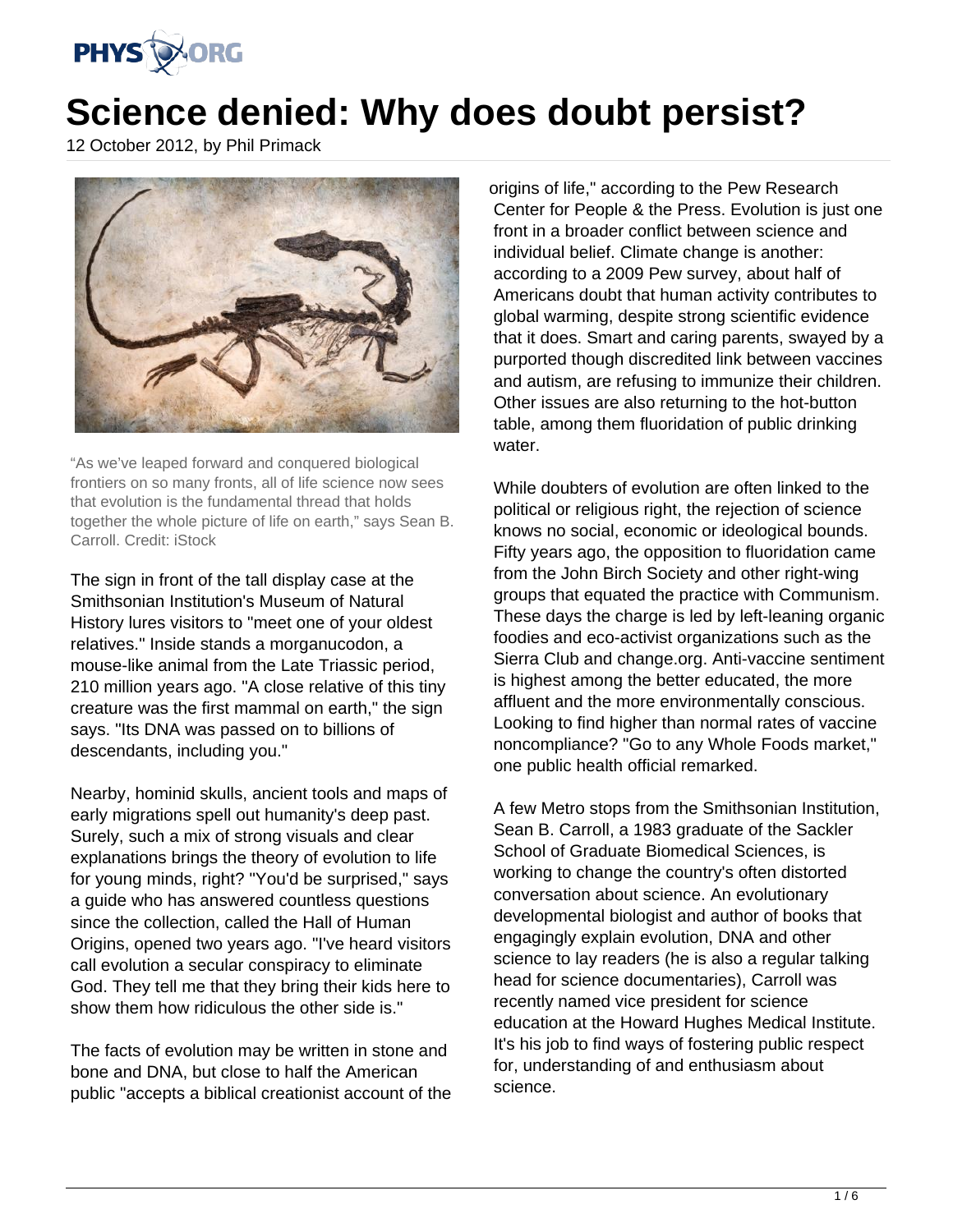

Nobody knows more about public disrespect for science than another Tufts alumnus, Paul Offit, A72. Offit is chief of the Division of Infectious Diseases and the director of the Vaccine Education Center at the Children's Hospital of Philadelphia and a co-inventor of the anti-diarrhea vaccine RotaTeq, one of those vaccines supposedly linked to autism. He is the author, most recently, of Deadly Choices: How the Anti-Vaccine Movement Threatens Us All. Offit's outspokenness has made him the target of vaccine opponents, their invective occasionally punctuated with physical threats (as detailed in a Wired cover story in 2009). The abundant science that backs up his confidence in vaccines has done nothing to change their minds.

## **Stories People Tell**

As a society, we are indeed a contradictory lot. We welcome, even demand, medical and other advances from our scientists, yet we choose not to believe those same experts when their research rebuts notions we hold dear. This denial of science is certainly grist for psychology journals. But does it really matter?

Carroll thinks it matters a lot. "Otherwise, why would a happy scientist with a very fulfilling research career bounce between Madison, Wisc., and Washington, D.C.?" he asks. Instead of working in his genetics laboratory at the University of Wisconsin, where he is a professor, he has begun to spend most of his time at the campus-like offices of the Howard Hughes Medical Institute, just outside of Washington. Carroll has a long history with the institute as a principal investigator, but he now has access to its vast resources for his broader mission of bringing science to the public.

His ability to bridge hard science and popular culture is evident from the artifacts in his institute office. In one corner is a detailed model of HMS Beagle, the ship that carried Charles Darwin on his epic five-year voyage nearly two centuries ago. A nearby wall displays a poster for the 1980 movie Airplane, autographed by Carroll's friend Jerry Zucker, the comedy's executive producer. "Be careful where you hang this," wrote Zucker. "I don't want you to lose your funding."

Yet Carroll's most formidable advantage in the fight against science denialism may be his sense of what makes people tick. Humans, he says, are creatures of stories: "It's why we read books and go to the movies and hang out at the water cooler." In fact, he says, the power of stories—even wrong or misguided ones—is such that "people who refuse to get vaccines are maybe not to be blamed. There's no one regulating how much truth and how much bullshit is out there."

Instead of bemoaning the situation, he says, the scientific community must counter the b.s. with reliable, compelling stories of its own. And with that in mind, he aims "to produce inspiring, content-rich films about great science and great scientists." The Hughes Institute, historically low-profile and focused on research, is getting into the film business.

Carroll acknowledges, however, that in the business of spinning stories, science is at a competitive disadvantage. "Science is in an asymmetric fight to stick to the rules of professional conduct," he explains. "We are about evidence and weighing evidence. Because we are not going to issue statements that could smack us in the face, we can't use the media in the same way."

### **Cognitive Bias, Not Reason**

Paul Offit's experience with the vaccine furor underscores this difficulty. "All I have on my side is reason," he says. "I keep getting asked if I believe that autism is associated with vaccines. It doesn't matter what I believe. All that matters is what the data show."

Something else tilts the playing field toward those untroubled by an allegiance to scientific rigor: "What if the message of one story is more appealing than another?" Carroll asks. "If you have been told that you have been specifically created by a higher being with some plan for your life, that can be a bit more reassuring than thinking that you're just one of billions of genetic combinations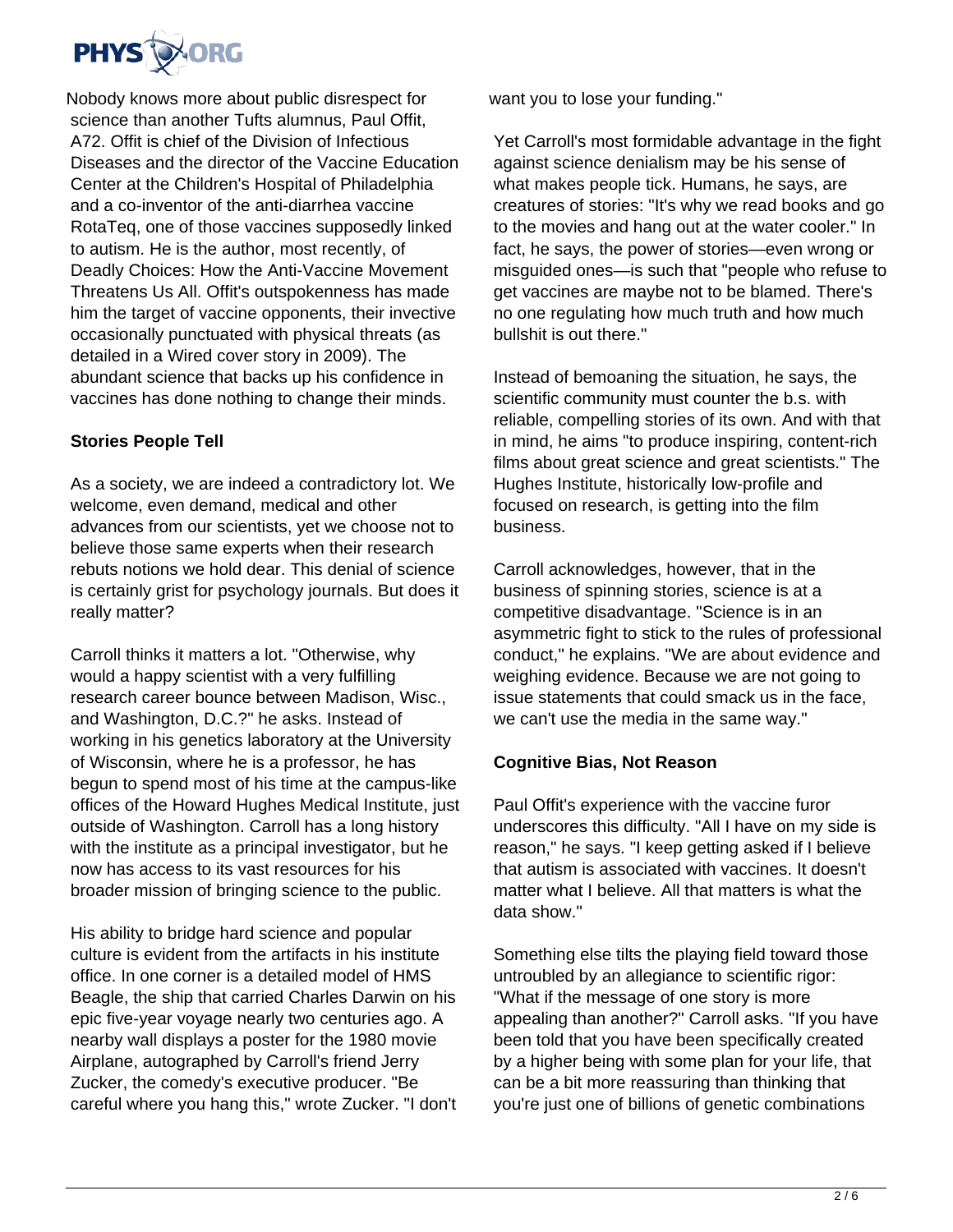

that has come about at this moment in time after millions of years of hominid evolution, with no plan and no explicit purpose."

Science is waging an uphill battle against the phenomenon known as cognitive bias—which Seth Mnookin, a Boston-based writer, defines as "a set of unconscious mechanisms that convince us that it is our feelings about a situation and not the facts that represent the truth." The Panic Virus, his book debunking alleged links between vaccines and autism, takes a hard look at such biases.

In an interview, Mnookin seconds Carroll's remarks. "The common thread with hot-button issues such as climate change, vaccines and evolution is that the arguments that go against scientific evidence are typically more satisfying," he says. "You are never going to convince broad swaths of the public by using data. It's not how the human brain works. With autism, for example, science can't really tell us much more than we knew a decade ago. All science can say is that it is not caused by X or Y, while the other side says, I know exactly why autism is happening and how you can make it better." For parents desperate to protect their children against an enigmatic and devastating neurological disorder, which side holds more appeal?

David Ropeik, a former TV journalist whose latest book is How Risky Is It, Really? Why Our Fears Don't Always Match the Facts, has become a student of "confirmation bias"—people's tendency to give greater credence to arguments that support their beliefs and grasp for ways to discredit facts that don't. "We like to think that we're smart, rational beings, but most of our perceptions are subjective and powerfully influenced by instinct and emotion," Ropeik says.

And in today's world, such biases get a power boost from the Internet. Support for cherished opinions is not only in the eye of the beholder but at the fingertips of the Googler, as Mnookin notes in The Panic Virus. "One of the first effects of [the] hyper-democratization of data was to unmoor information from the context required to understand

it," he writes. "On the Internet, facts float about freely and are recombined more according to the preferences of intuition than the rules of cognition: Mercury is toxic, toxins can cause development disorders, mercury is in vaccines; ergo, vaccines cause autism."

Offit voices a similar complaint. "A whole group of people believe they can Google the word vaccine and know as much as any doctor," he says. "These are often upper-middle-class people who are in control, who are their own bosses. In this postmodern thinking, anyone's attitude and belief is as valid as anyone else's simply because they have it."

In Dunedin, Fla., a recent (and unsuccessful) movement to halt fluoridation of the public water supply drew strength from online claims like this one, posted by change.org: "Current and historical studies document that non-naturally occurring fluoride water additives cause harmful illness and disease to adults and children."

One of the town's anti-fluoridation leaders was Bree Cheatham, who helps run the local food co-op and is active in progressive causes. She has a ready response when asked about decades of research that have shown fluoride to be safe and effective. "With any issue, it goes back to corporations with lots of money," she says. "They are not looking at humanity or community—they are looking at profit. Science doesn't matter, because I know who pays for it. I don't want it, and I don't need to know about it." Never mind that the Centers for Disease Control has recognized water fluoridation as "one of 10 great public health achievements of the 20th century," ranked between family planning and recognition of tobacco use as a health hazard.

### **Doubt in the DNA**

Cheatham is right about one thing: science should not always be accepted without question. Some scientists allow funding or other non-empirical agendas to taint their research. They may adjust data and findings to cater to corporate sponsors. Or they may fail to speak up when big business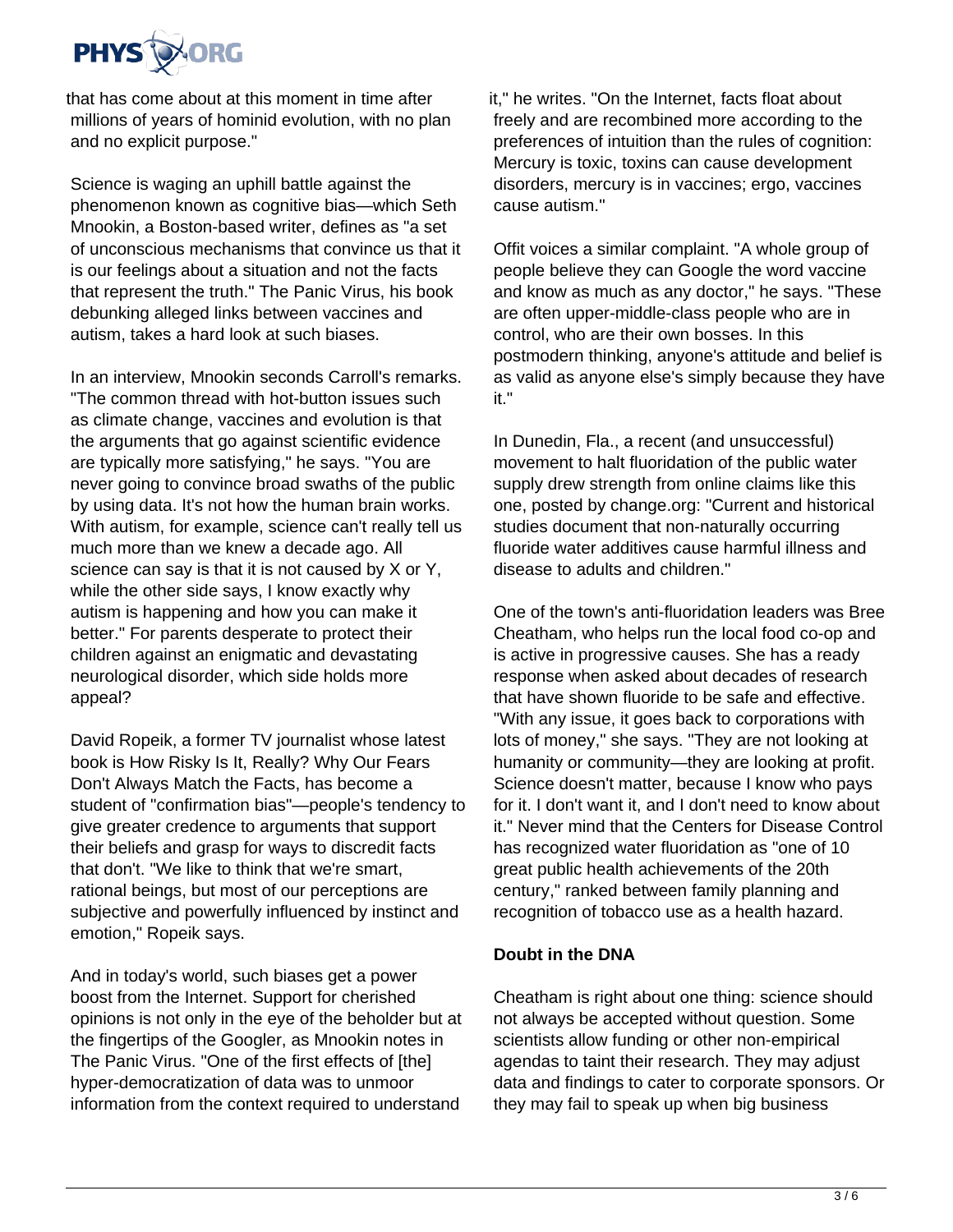

withholds inconvenient findings about a product—as in the case of Vioxx, the prescription painkiller that Merck marketed for years, all the while concealing data about the increased risk of heart attack and stroke.

Carroll knows that such tainted research goes on, and he accepts that skepticism is in America's DNA. "Doubt goes way back in this nation," he says. "The government lied about Vietnam, and politicians lie about lying. Corporations have lied about what they dump into rivers, and tobacco companies and pharmaceutical companies have lied. There's good reason to be skeptical about information we get." But, he adds, "you have to be discriminating in the authorities you're going to doubt."

Offit, for example, makes a poor target for charges of corporate bias. Though he did receive compensation when Children's Hospital sold the RotaTeq patent, he makes no money from the sale of any vaccine. And far from being an all-vaccinesare-good absolutist, he was the only member of the CDC's advisory panel to oppose a proposal to give smallpox vaccine to Americans shortly after 9/11 as an antidote to real or imagined terrorist threats. At the time, he felt that the potential risk from the vaccine outweighed the danger of citizens getting smallpox.

Nor is he a pure apologist for big pharma, which he agrees "can act unethically and even illegally," although when it comes to vaccines, he feels the industry has been generally ethical. But none of that prevented Robert F. Kennedy Jr.—speaking at a 2008 anti-vaccine rally in Washington—from calling Offit a "poster child for the term 'biostitute.'"

The involvement of celebrities like Kennedy, magnified by social media, only intensifies many of the influences behind science denialism. The model and actress Jenny McCarthy, whose son has been diagnosed with autism, regularly reinforces the cognitive biases that lead parents to blame the disorder on childhood vaccines. Says Offit, "She gets on TV and believes she is an autism expert, but she is an expert on her son. I don't try to

change her mind. I can only hope to influence other people who may be influenced by her."

The repercussions of ignoring scientific evidence can be grave. Offit cites the example of Apple's founder and CEO, Steve Jobs, who died last October of pancreatic cancer at the age of fifty-six. Several sources, including Jobs' biographer Walter Isaacson, contend that Jobs put off potentially lifesaving cancer surgery for nine months after his diagnosis in 2003, choosing instead to pursue alternative medicine.

"Jobs learns that he has a neuroendocrine tumor," says Offit. "That is an eminently treatable tumor with early surgery. Jobs, however, is a smart guy with a lot of resources. He is a Buddhist and vegetarian, and he knows better. So he decides to drink a lot of fruit juices and does other alternative medicine. By the time he has surgery, it's too late. The tumor has metastasized, and he is on a downward spiral that ultimately kills him. I am amazed that Steve Jobs made that decision, and you and I can argue that it was not reasonable, but that was his choice." Such disregard of hard facts "is worse than know-nothingism," Offit observes. "It's like thinking you know something, when you don't."

### **Danger Ahead**

Science denialism works its harm on a larger scale as well. For instance, when parents, driven by baseless fears, resist vaccinating their kids, the wall of immunity that has kept measles, whooping cough and other childhood diseases at bay for decades can break down. In some geographic regions, that is happening already.

"We are starting to see outbreaks of measles bigger than they were in 1996," Offit says. "California has had the biggest outbreak of whooping cough since 1947." France and other European nations also report more measles cases. Rebecca Martin, head of the Office for Vaccine-Preventable Diseases and Immunization at the World Health Organization, is worried. "There's been a buildup of children who have not been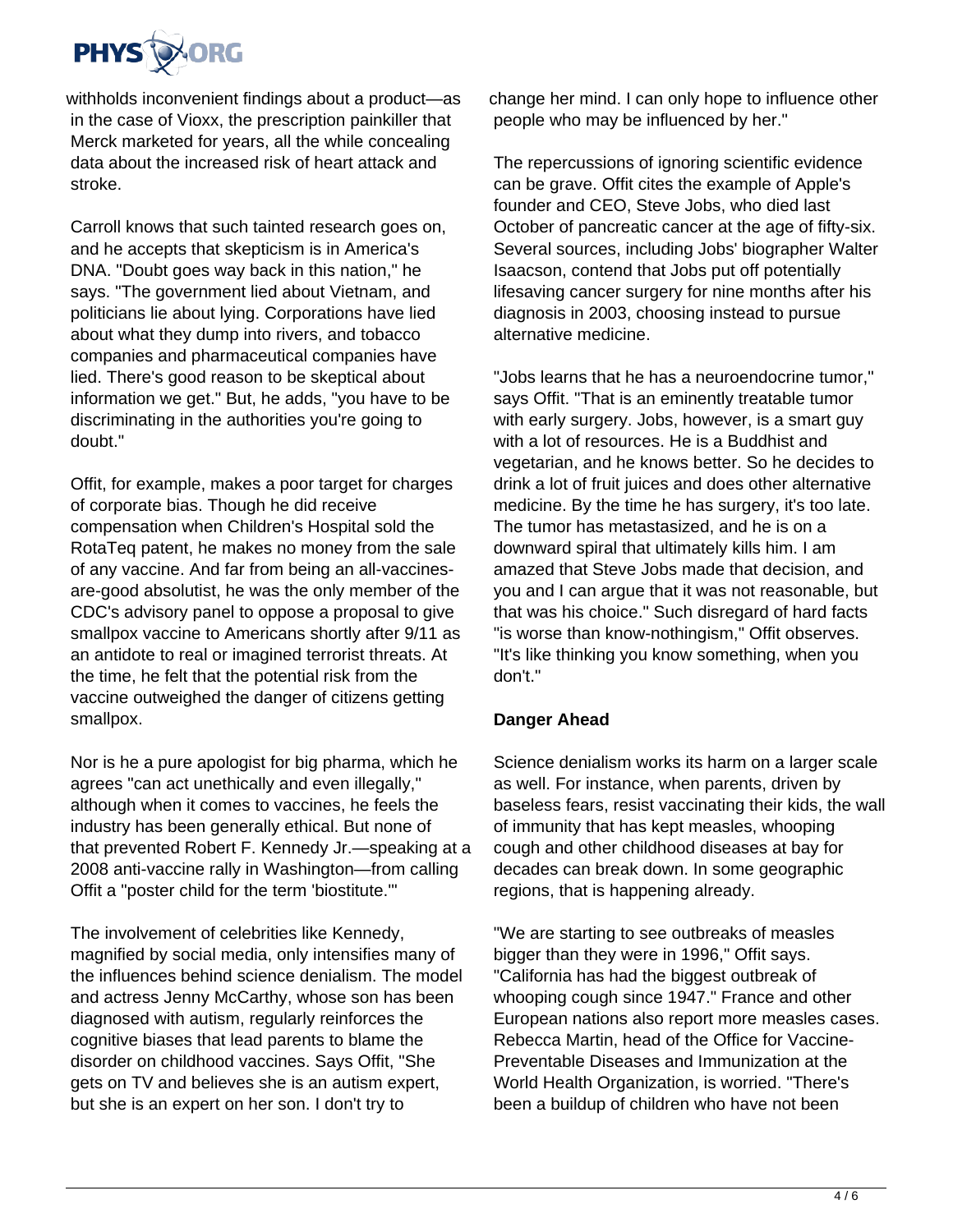

immunized over the years," she explained in an Associated Press interview last year. "When you have enough people who have not been immunized, then outbreaks can occur."

Ropeik, the author on risk, speculates that such events may be the hard slap needed to bring public officials to their senses. "People who oppose vaccines will not be changed, no matter the evidence, but they are putting themselves and society at risk," he says. "So government's role is to step in and, in the case of vaccinations, make it harder for people to opt out, which you can now do in many states by simply saying you have a philosophical opposition. You should have to prove a real religious exception. And if your kid is not vaccinated, he or she can't go on that weekend trip to Washington during measles season."

The dangers of rejecting science are nowhere more apparent than in our country's stalled progress on climate change. Evidence is strong that the planet is indeed warming, and that such warming will have real consequences. Evidence is also strong that human activity contributes to warming. Nevertheless, critics persist in the belief that climate scientists are driven by ideology instead of research and that they are trying to mislead the public for political purposes.

But the wages of science denialism are not always obvious. According to Carroll, Americans' resistance to the theory of evolution, while less noxious than measles outbreaks or climate woes, has had a real impact.

"Thirty years ago," he says, "there was not much interest in evolution within the life sciences community. Life scientists were interested in biological mechanisms, but they were studying them without an evolutionary context. Now it's a different ballgame. As we've leaped forward and conquered biological frontiers on so many fronts, all of life science now sees that evolution is the fundamental thread that holds together the whole picture of life on earth." But public education has not yet caught up to that reality. Evolution is still "under taught and underemphasized."

Science denialism could have serious economic consequences, Carroll argues. "If we don't value science and education, there is not a lot of incentive for people to pursue those fields, which means we will see less implementation of knowledge in our public policy. We'll have forfeited an edge in science that the world has envied for sixty years."

Americans' resistance toward science is hardly new. Witness the 1925 "monkey trial," in which John Scopes, a Tennessee biology teacher, was prosecuted for the crime of teaching evolution. What's different today is that the nation is infinitely more dependent on science. That makes it all the more important, Carroll says, for today's schoolchildren—tomorrow's scientists, engineers, researchers, parents and voters—to learn the centrality of evolution and other science to how the world works and humans develop.

Carroll aims to give vivid form to such lessons in the educational videos he is overseeing on evolution and other topics. The Hughes film production unit will spend \$60 million over the next five years. ("I'm putting Howard's money where my mouth is," Carroll deadpans.) Under his creative stamp, he promises there will be no talking heads, no dull graphics, just great storytelling. "Teachers deserve all the help we can give them," he says.

Provided by Tufts University